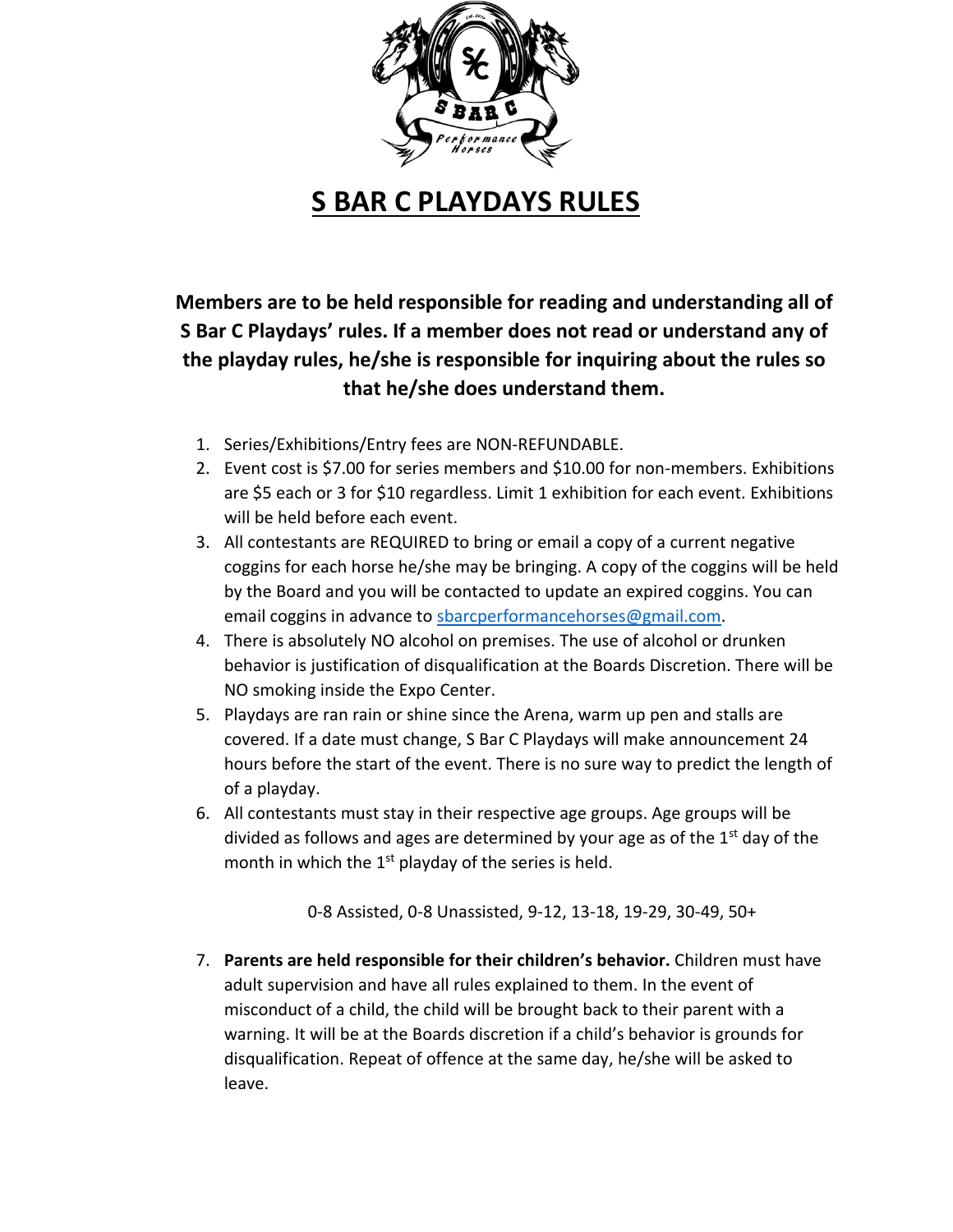

- 8. Riders are only allowed to use 1 horse for the entirety of the series. If said horse comes up in critical health, passes away or is seriously injured; the rider must present new horse for the Board to approve.
- 9. Riders shall be present at time of call for any event. If rider is not present by the 3<sup>rd</sup> call, they will be No Timed (NT) for that event.
- 10. Western equipment is required. Bareback, riding in halters (hackamores are allowed) and bareback pads are NOT allowed. English tack MAY be approved by board for assisted age group ONLY.
- 11. A horse may not be struck with any playday equipment at any time. Striking a horse with such equipment will disqualify the rider from the series. Horses being abused, repeatedly hit or mistreated will result in that rider being disqualified from the series. There is NO exceptions to this rule.
- 12. No horse is to be left tied or unattended in the warmup area.
- 13. The board may disqualify an unmanageable horse for safety reasons.
- 14. Use of hotshots is NOT permitted.
- 15. Riders must try to control their horse and stop in the alleyway as they are exiting the arena. They must NOT turn their horse into the group of participants or anyone else outside of the alley entrance.
- 16. All horses are to be ridden at a WALK in the parking lot. If you are unable to do so, then you will be asked to dismount and lead your horse.
- 17. There will be NO sitting, climbing or playing on the fences near the alley way, arena or warm-up pen. The alley must always stay clear.
- 18. **THE ALLYWAY IS TO REMAIN CLEAR AT ALL TIMES.** There will be NO riders on horseback in the alleyway when there is a rider in the arena. S Bar C Playdays does understand that there are horses that will not enter an alleyway without assistance. However, once said horse and rider are in the arena, the assisting rider/horse/walker must clear the alley way **IMMEDIATELY**. If said horse will require another rider and horse to assist them in the alleyway, the rider must present this to a board member BEFORE the start of the event.
- 19. Failure to correct a pattern in any event as diagrammed, is disqualification and will result in No Time (NT).
- 20. If at any time a rider falls or becomes dismounted in any event, he/she is disqualified and will receive a No Time (NT) for that event.
- 21. All measurements are to be made from the outside edge of the barrel or base of the cone.
- 22. The Board that is present will settle all disputes.
- 23. If there is a tie for  $1<sup>st</sup>$  place in an event, there will be a runoff. Both riders will compete against each other on the barrel pattern. The fastest time will win  $1<sup>st</sup>$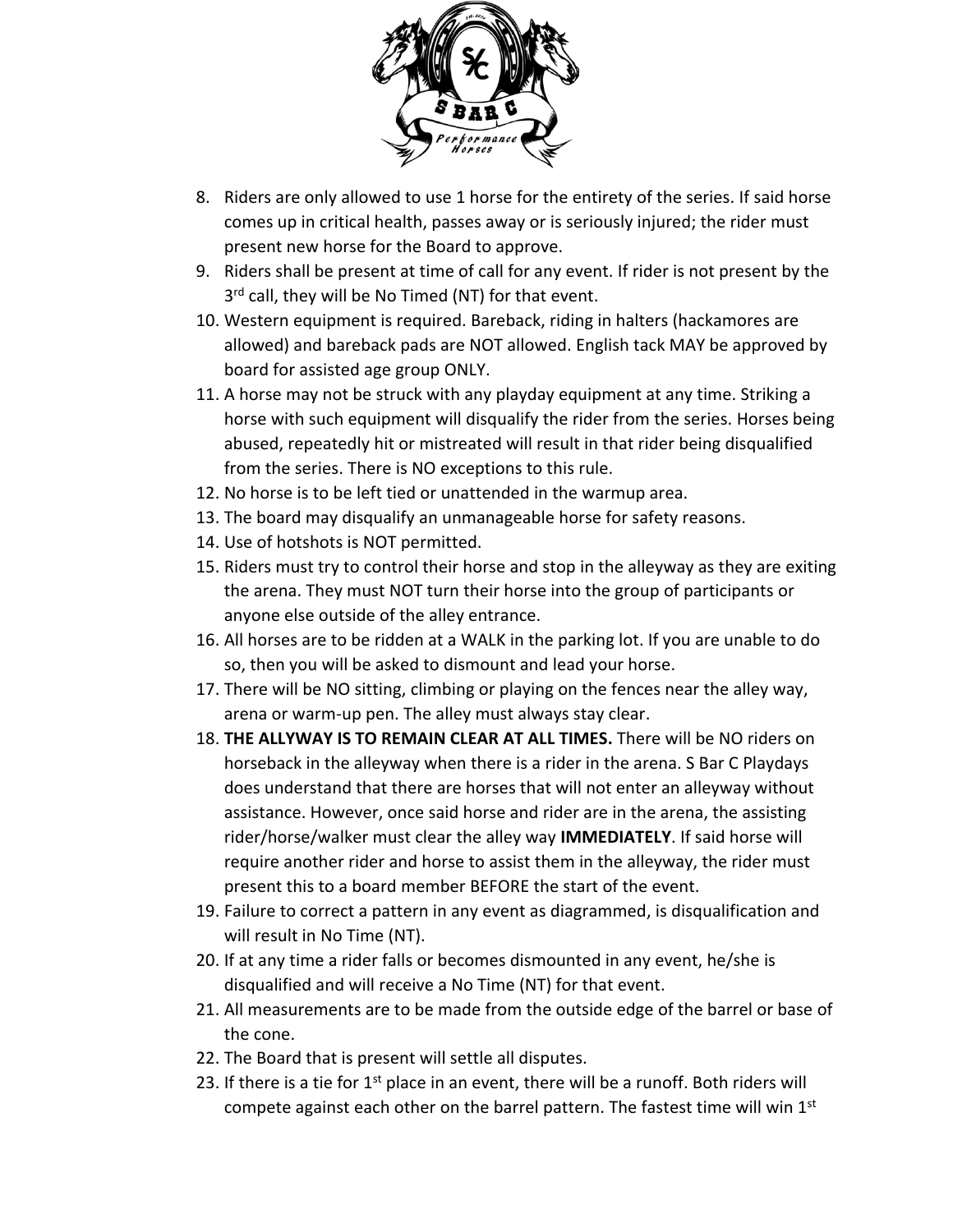

place and the slowest will become 2<sup>nd</sup> place. Same goes if there is a tie for Champion and/or reserve champion.

- 24. For safety reasons, no horses are allowed in the areas marked by cones, concessions area, bleacher areas, or areas designated by the Board.
- 25. All dogs that are brought on the premises must be kept at the dog owner's trailer and on a leash or unable to freely roam. NO DOGS WILL BE ALLOWED IN THE EXPO CENTER. It will be at the Board's discretion as to whether the dog is causing a disturbance with it's barking/behavior. At the time, the owner may be asked to confine their dog to the owner's trailer or remove them from the premises if the problem is severe.
- 26. There will be an arena Volunteer Sign-Up Sheet at each playday. This can be found at the sign-up table. All series members are required to volunteer for at least one event/exhibition during each playday to earn points. Parents assisting their children in 0-8 assisted is not volunteering. Volunteers are to pay close attention to what is going on in the arena. There will be NO cellphone use during arena volunteer time.
- 27. **NEVER ASSUME ANYTHING.** A situation may arise concerning a rule, by-law, or a matter. It will be at the Board's decision to solve said situation.
- 28. In any event that ANY rider/horse is injured at ANY time ANY where on the premises during the playday, ALL events will cease, and you are to go immediately to your trailers or the bleachers until further notice. There will be NO riders in the arena. If medical response is necessary, all riders and horses are to remain at trailers or in the bleachers until ALL medical response vehicles have left the premises and an announcement is made to restart the event.
- 29. ATTIRE: Contestants are asked to dress appropriately. If riding in the events, you must wear closed toe and heeled shoes. This is for safety of the rider. Sandals, crocs, tennis shoes or any similar styled footwear is not acceptable. If you are in question, please ask a Board member. Any riders under the age of 16 years, it is highly preferred that they wear a helmet when riding. This will be left at the sole discretion of the child's parent.
- 30. S Bar C Playdays Is implementing a strike system for disobedience at our playdays for any problems that may or may not be listed above if not noted otherwise. This strike system will be used at the Board's discretion for an unforeseen issue. The strike system is as follows: